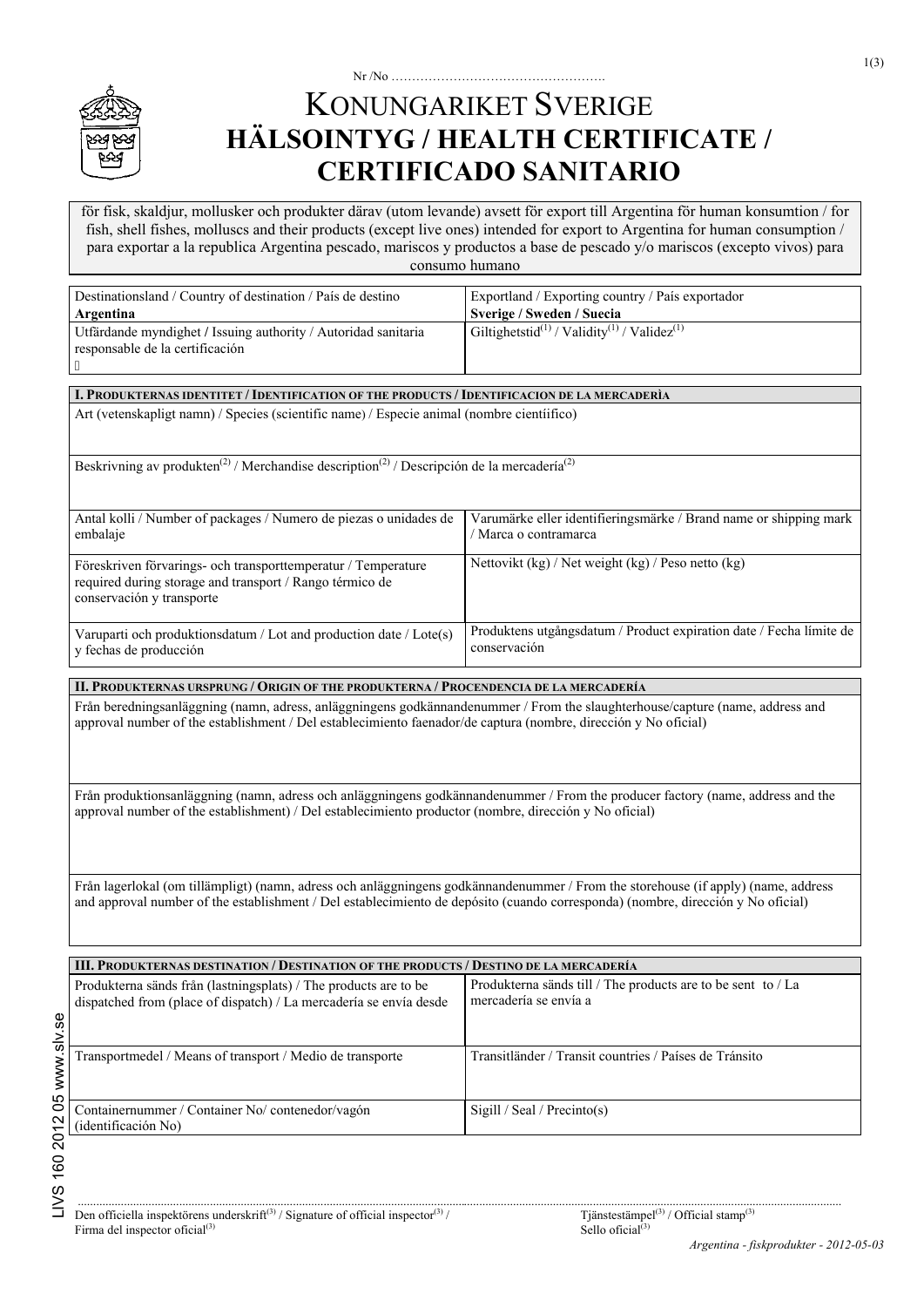# **IV. HÄLSOINTYG**

 nedan och uppfyller Jag, undertecknad officiell inspektör intygar att varorna som omfattas av detta intyg överensstämmer med hälsovillkoren som beskrivs

## *Hälsokrav för export av fisk, skaldjur, mollusker och deras produkter (med undantag av levande) för human konsumtion till Argentina:*

- 1. Bearbetningsanläggningen, för tillfället för produktion och leverans, är godkänd, identifierad och övervakad av den officiella veterinärmyndigheten och godkänd av Senasa<sup>(4)</sup> för export till Argentina
- 2. Fisken, skaldjuren och molluskerna (från vilka produkterna härrör)
	- A. kommer från områden fria från kolera och biotoxiner<sup>(5)</sup>, som inte har stängts på grund av förekomst av biotoxiner vid fångst eller skörd som inte haft onormal dödlighet hos fisk under tre månader före fångst och som vid tidpunkten skulle användas för fortsatt odling.
	- B. odlades i fångenskap och inga hormoner, östrogener, tyrostatika, anabola eller tillväxtfrämjande medel som inte har godkänts särskilt av Codex Alimentarius har använts.
- 3. Produkterna är lämpliga för human konsumtion utan några handelsrestriktioner i exportlandet.
- 4. Produkterna har inte medvetet utsatts för joniserande strålning.
- 5. Produkterna eller råvaran från vilka produkterna har framställts omfattas av livsmedelskontroll och ingår i ett restsubstanskontrollprogram.
- 6. Produkterna samt förpackningarna som använts för första gången har antingen identifierats enligt de krav som ställs av Senasa, eller
- 7. Produkterna/förpackningarna som ska exporteras bär en stämpel eller officiellt sigill eller tryckt identifiering som visar att varorna kommer från nämnda företag och är korrekt märkta.
- 8. Fordonen och transportmedlen liksom last- och transportvillkoren uppfyller gällande hygien- och hälsoregler i exportlandet.

## **IV. HEALTH CERTIFICATE**

The official veterinarian hereby certify that the merchandises covered by this certificate is fully compliant with the sanitary conditions detailed below, fulfilling

### *The sanitary requirements to export fish, shellfish, molluscs and their products (except live ones) for human consumption to Argentina*

- 1. The factory, at the moment of production and shipment, is approved, identified and supervised by the official veterinarian service and authorised by Senasa $^{(4)}$  to export to Argentina.
- 2. The fisk, shellfisk or molluscs (from which the products come)
	- A. come from areas free from cholera and biotoxins<sup>(5)</sup>, which were not closed by the presence of biotoxins at the time of capture or collection or abnormal mortality of fish during the three months before capture, and in the case of culture proceed.
	- B. were raised in captivity, and no substances with hormonal, oestrogenic, tyrostatic, anabolic or growth-promoting effects, that were not specifically authorized in the Codex Alimentarius have been used.
- 3. The products are fit for human consumption, with no sales nor circulation restrictions in the exporting country.
- 4. The products were not intentionally exposed to ionizing radiations effects.
- 5. That the products or the raw-materials from which the products come from are included in a residues and hygiene food control program.
- 6. That the products, as well as their first-use packaging, either are identified as ruled by Senasa, or
- 7. That the merchandises/packages to be exported has a stamp or official blueprint or printed identification that indicates that the merchadise belongs from the factories stated here and are properly labeled (delete 6 or 7 appropriately).
- 8. That the vehicles and means of conveyance, as well as the handling, loading and transportation conditions fulfill the hygiene and health rules in force at the exporting country.

.........................................................................................................................................................................................................................................................